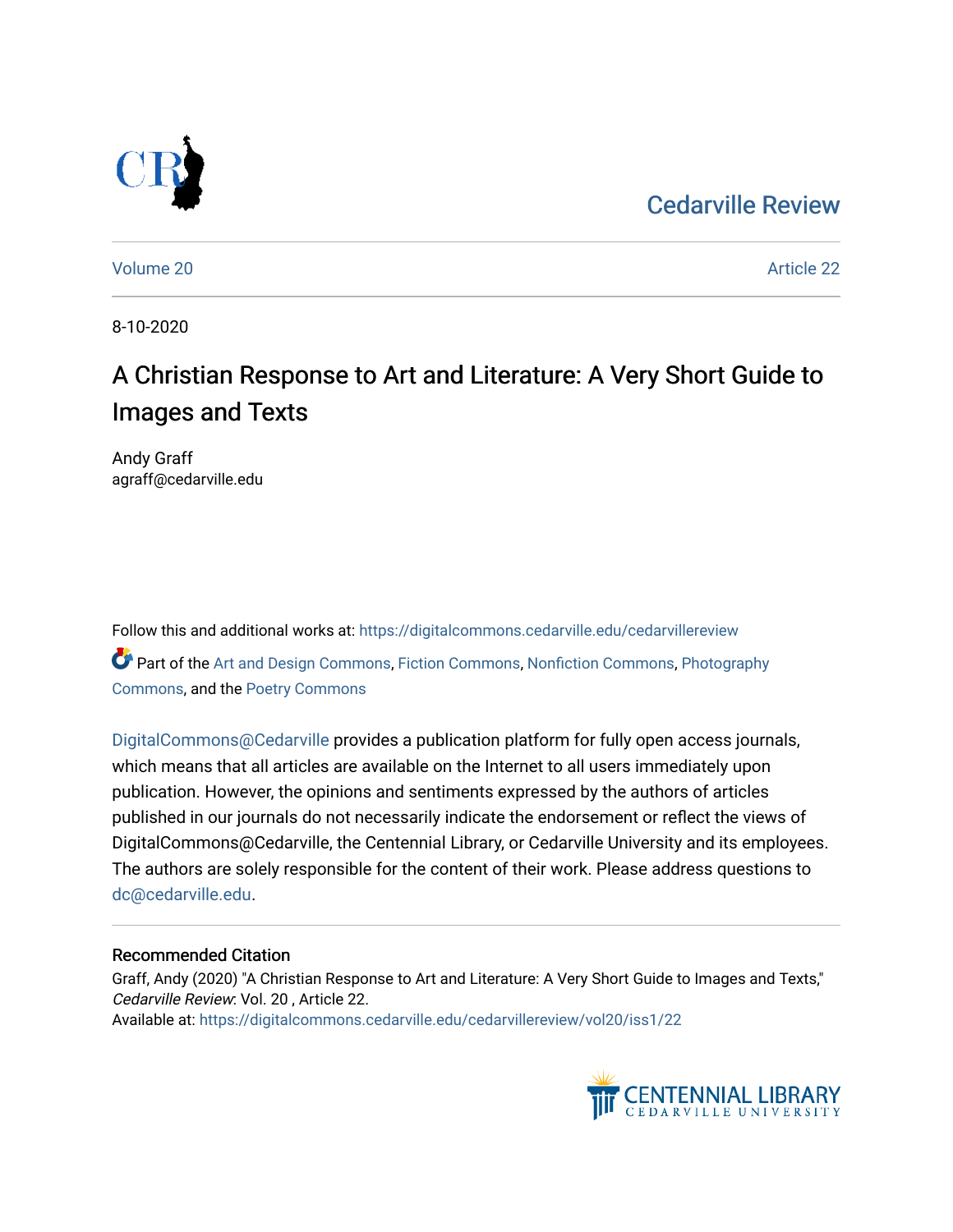## A Christian Response to Art and Literature: A Very Short Guide to Images and **Texts**

### Creative Commons License



This work is licensed under a [Creative Commons Attribution-Noncommercial-No Derivative Works 4.0](http://creativecommons.org/licenses/by-nc-nd/4.0/) [License](http://creativecommons.org/licenses/by-nc-nd/4.0/).

This foreword is available in Cedarville Review: <https://digitalcommons.cedarville.edu/cedarvillereview/vol20/iss1/22>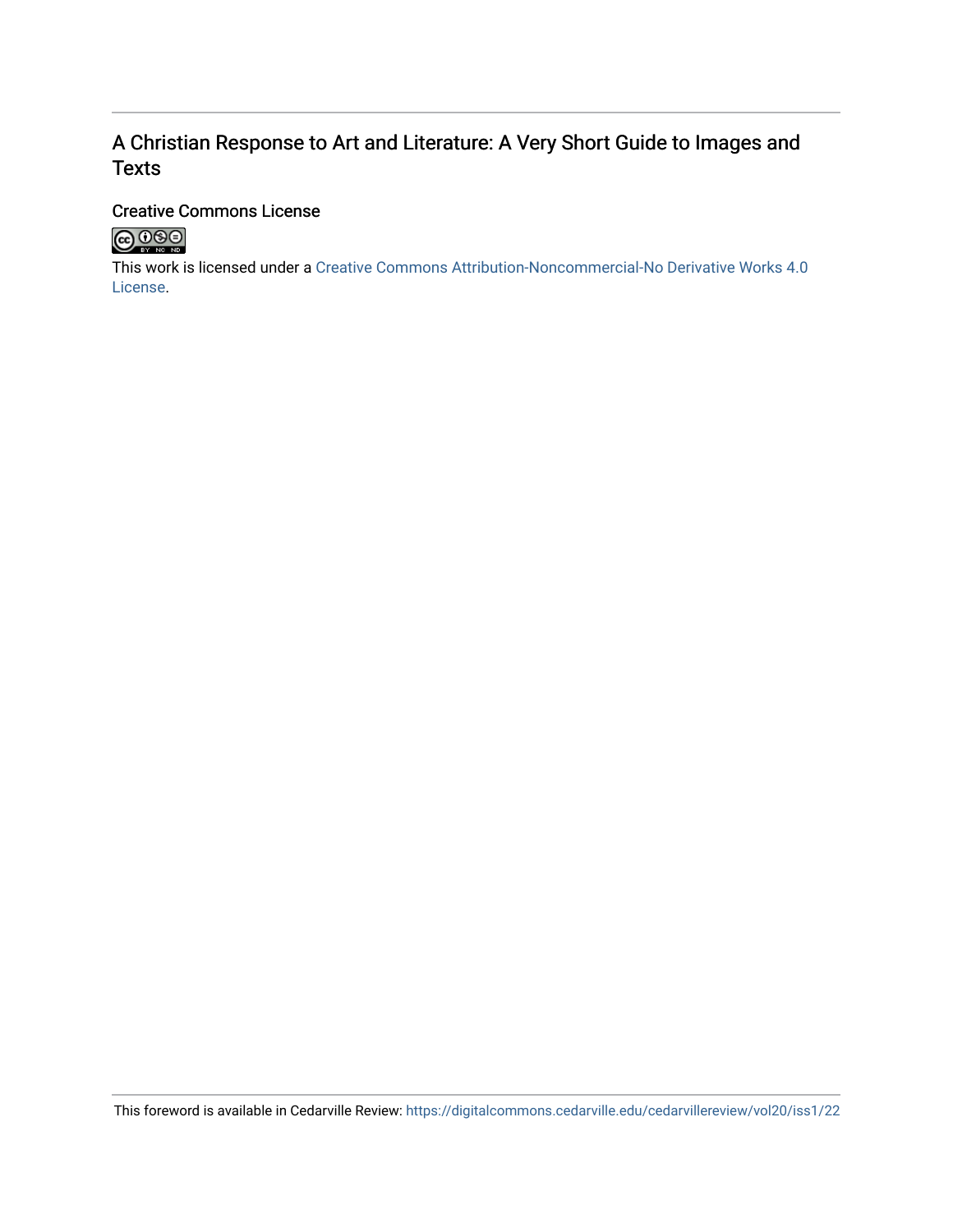Editor's Foreword

# **A CHRISTIAN RESPONSE TO ART AND LITERATURE: A VERY SHORT GUIDE TO IMAGES AND TEXTS**

#### ANDREW GRAFF

#### **HOW DO ART AND LITERATURE GLORIFY GOD?**

The Lord said to Moses, "See, I have called by name Bezalel the son of Uri, son of Hur, of the tribe of Judah, and I have filled him with the Spirit of God, with ability and intelligence, with knowledge and all craftsmanship, to devise artistic designs, to work in gold, silver, and bronze, in cutting stones for setting, and in carving wood, to work in every craft." (Exodus 31: 1-5)

To understand the role of art in the hands of a Christian artist, begin by asking this: How does a bridge, built by a Christian engineer, glorify God? The bridge is a thing well made, trustworthy, beautiful and purposeful in its own way, and crafted by a Christian who can be salt and light in the spheres of influence God gives him. Art and literature glorify God in the same way. Paintings and poems are things well made, the arts a vocational and Spirit filled calling in which Christians can be salt and light. We design and craft, cut and carve, filled with the Spirit of God.

A common expectation is that artworks and literature must somehow preach in the same way sermons preach: Presenting the gospel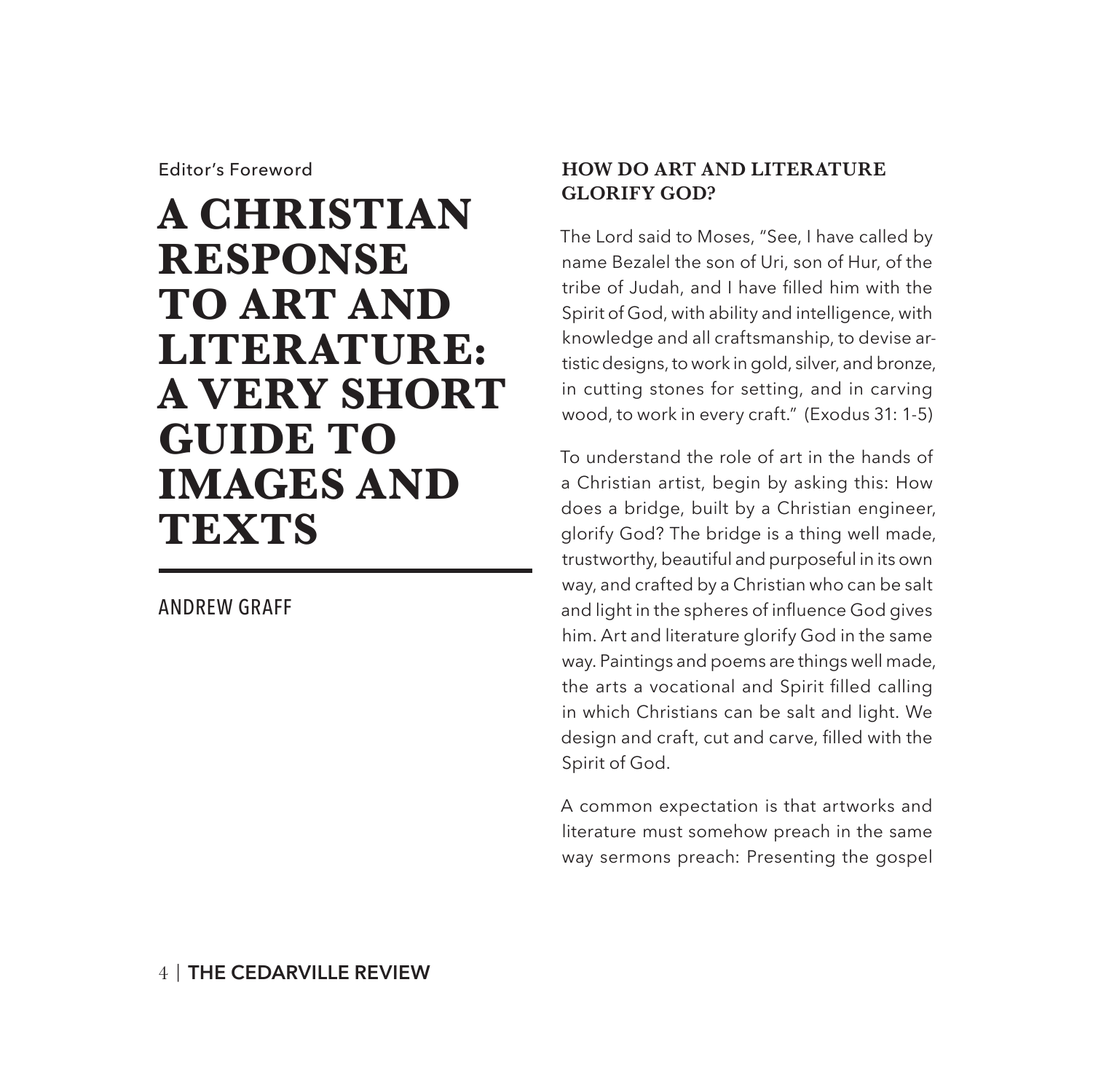entirely or explicitly, using Scripture or the Christian walk as a constant subject matter, etc. This expectation is mistaken. To ask an artwork to preach the way a sermon preaches is akin to asking a bridge to preach the way a sermon preaches. Bridges can't preach, and we don't expect them to. Bridges are the wrong medium for writing sermons. The same is true for artworks. But that's not to say bridges and artworks have no evangelical function whatsoever. They simply function differently. For example, the abstract artwork of 21st century artist Makoto Fujimura does little to preach in the sense we often think of preaching. However, his non-representational artwork does speak exceedingly well the language of his medium, the language of artists, and has allowed Makoto—a sincere and vocal Christian—to be salt and light within an international art community that might otherwise have none at all. Makato designs and crafts, cuts and carves, filled with the Spirit of God. Makato is salt and light. His paintings are his bridges.

But what of subject matter, and message? Christian writer and thinker Gene Veith provides a great way of thinking about the art and literature produced by Christians:

It is not that authors are deliberately writing about their philosophy in life…rather they are writing about exciting stories or love or tragedy or something funny. Nevertheless, in doing so, they are presenting their subjects through the lens of their particular view of the world, that is, through their worldview ("Reading and Writing Worldview" 2002).

In the Cedarville Review, you will find artworks depicting subject matters that are exciting, lovely, tragic, and perhaps funny, too. We can best respond to these works by understanding the spirit in which they were created. Each work was produced by a Christian artist in various stages of training, working within the language of a specific medium. The subject matter may vary to surprising degrees, but if we look close enough we will find that the presentation and treatment of subject matter is similar. Each work has a Christian worldview behind it. And each work can be viewed as a well-built bridge bringing Christian voice into wide spheres of influence.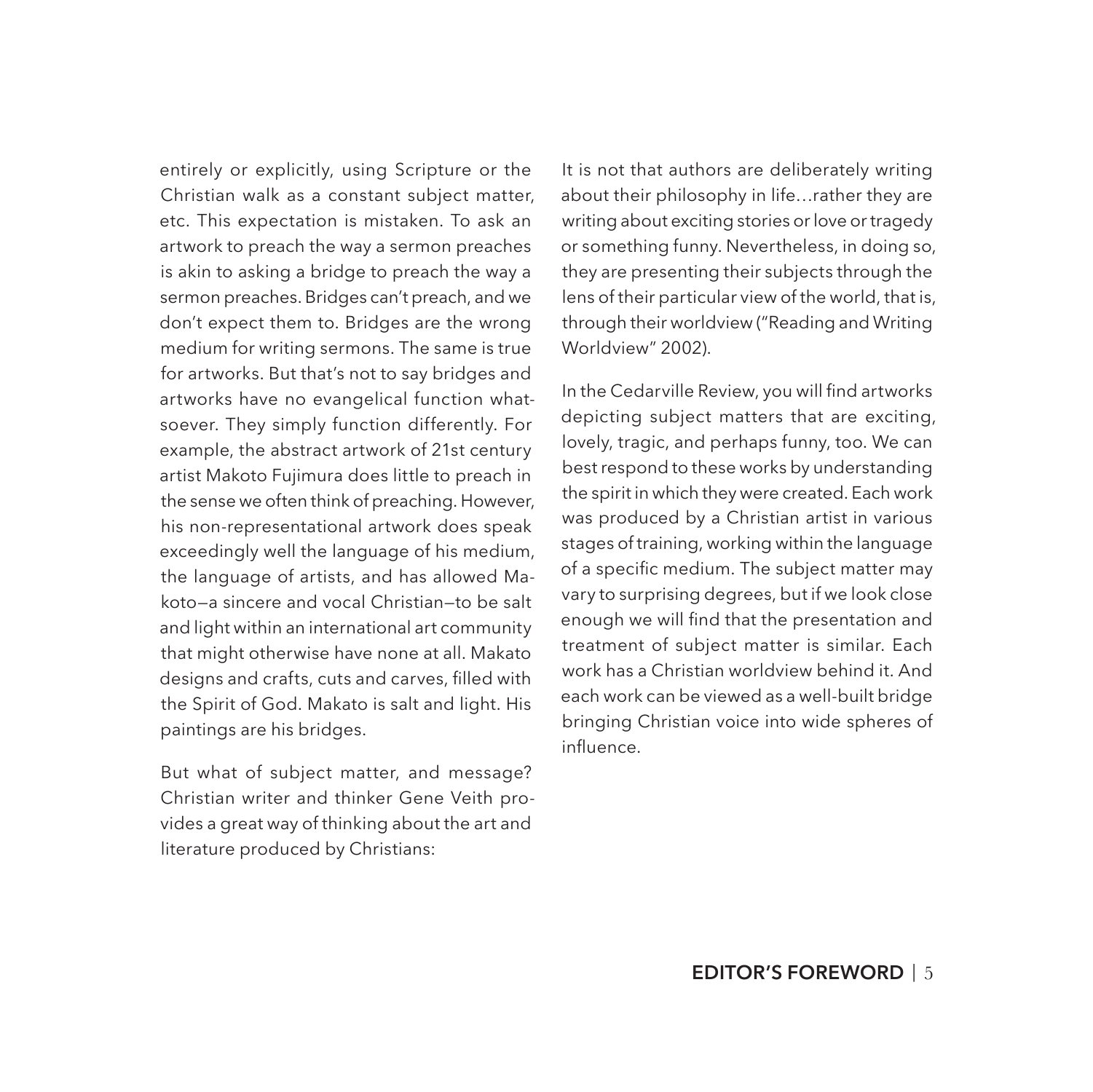#### **HOW IS ART'S SOMETIMES UNCOM-FORTABLE CONTENT EDIFYING?**

Put on then, as God's chosen ones, holy and beloved, compassionate hearts, kindness, humility, meekness, and patience, bearing with one another and, if one has a complaint against another, forgiving each other; as the Lord has forgiven you, so you also must forgive. And above all these put on love, which binds everything together in perfect harmony. (Colossians  $3:12 - 14$ 

Consider the relief and edification that comes from learning that another in the body of Christ struggles in the same way we struggle—a similar season of doubts, a shared weight of anxiety, a fear of man, a grappling with recurrent temptations. In bold and honest and forgiving community, we find great comfort and tremendous growth. Art and literature depicting uncomfortable content can often offer this same sort of confessional partnership. To immerse oneself in art and literature is like taking a field trip through fellow hearts and minds. And to meet fellow hearts and minds, share in their triumphs and messes, can both comfort and sharpen. To hide behind fig leaves is alienating, and neither true nor right. But how is the Christian artist to approach difficult subjects in his work? Can he depict dark subject matter? Can he write a story about doubts and fears, about the failings of the flesh, about people behaving in less than Christ-like ways? Francis Schaeffer, in his essay "Perspectives on Art" presents a balanced and Christian answer:

The Christian worldview can be divided into what I call a major and a minor theme…First, the minor theme is the abnormality of the revolting world…if we are at all honest, we must admit that in this life there is no such thing as totally victorious living. In every one of us there are those things which are sinful and deceiving and, while we may see substantial healing, in this life we do not come to perfection. The major theme is the opposite of the minor; it is the meaningfulness and purposefulness of life…God is there, God exists.

In these lines, Schaeffer expresses the Christian artist's unique ability to depict both the minor and major themes of life. There's no way around it: Darkness exists in this fallen world. Even in the triumphant Christian life, the flesh still calls out to be gratified. Temptation and